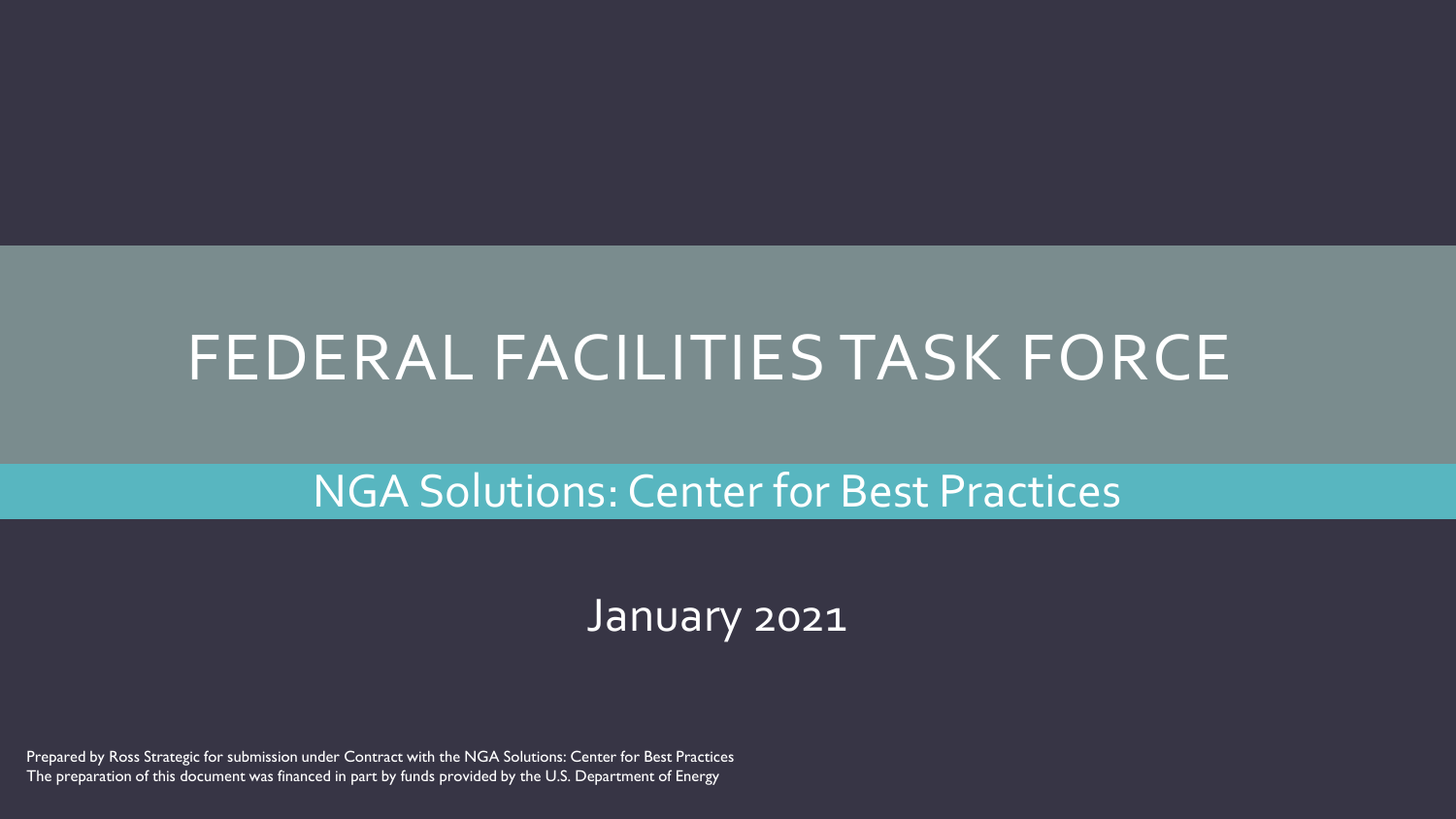# PRESENTATION OUTLINE

- Complex-Wide Updates (since Spring 2020 meeting)
- Administration Transition Notes
- Recent GAO Reports
- FY21 NDAA Highlights
- FY21 Budget Highlights
- HLW Report

*Note: A digital copy of this presentation will be circulated with the FFTF*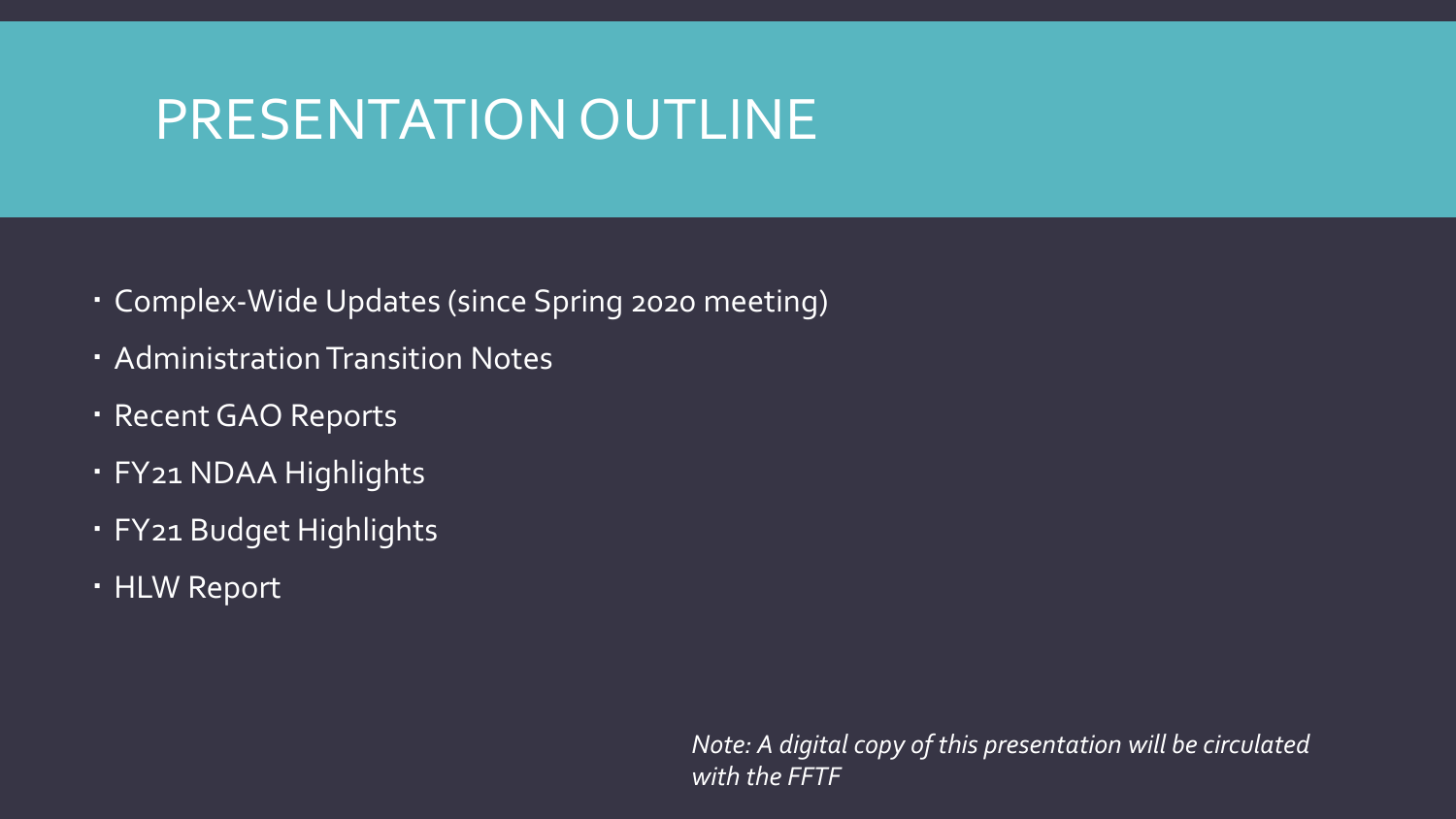### **May – June 2020**

- May 1<sup>st</sup> WIPP expansion needed for proposed disposal of surplus plutonium at nuclear waste repository
- May 13<sup>th</sup> Hanford strategy for worst nuclear waste criticized. Plant estimates skyrocket to \$41 billion
- June 26<sup>th</sup> Nevada officials reach deal with feds on illicit plutonium shipments

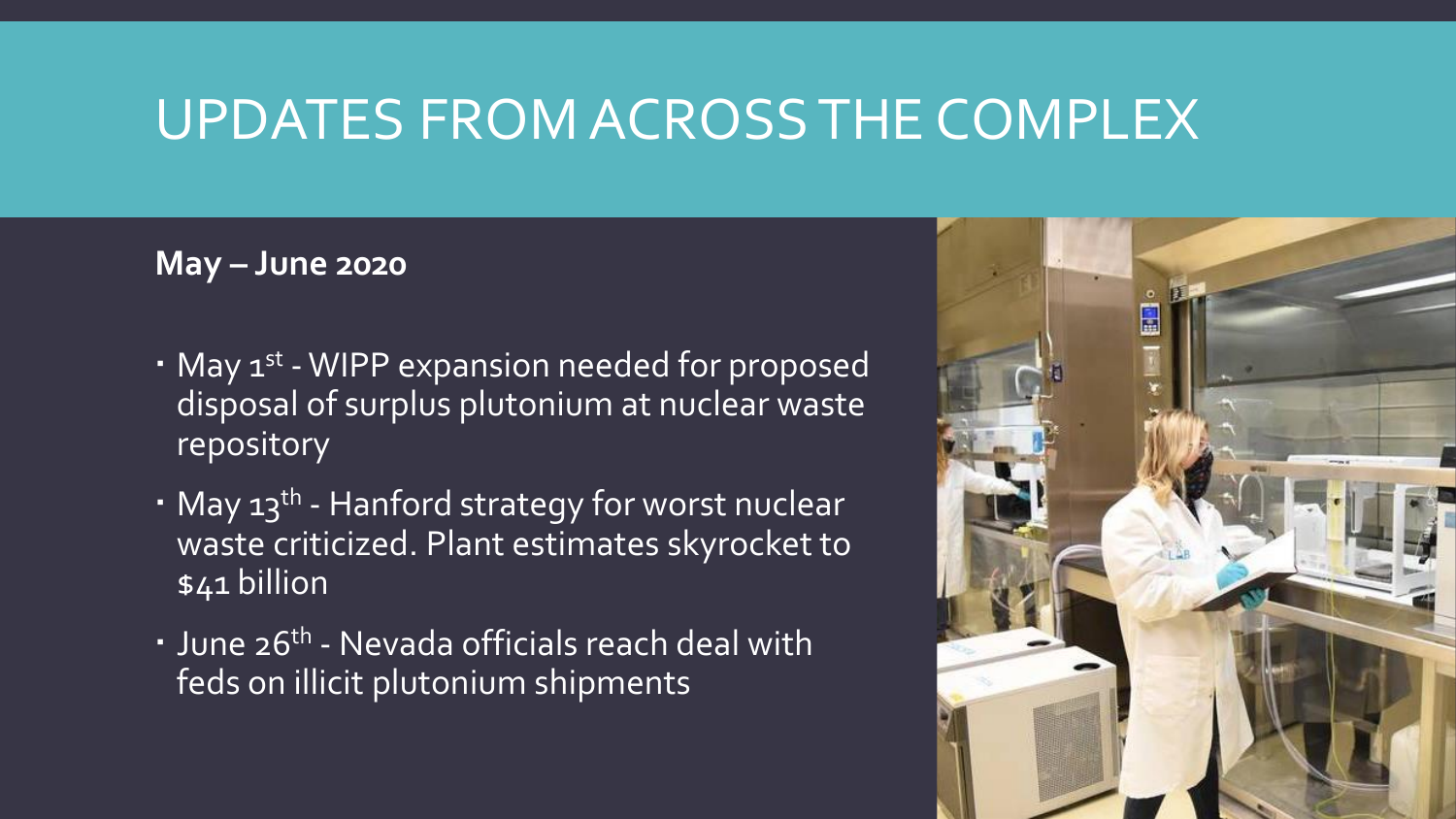### **July – August 2020**

- August 13<sup>th</sup> 'Getting it done.' U.S. energy secretary marks milestone at Richland radioactive waste plant
- **August 18<sup>th</sup>** Radioactive operations at Salt Waste Processing Facility can begin
- August 30<sup>th</sup> Feds to ship toxic radioactive metal out of SC after years of disputes with the state

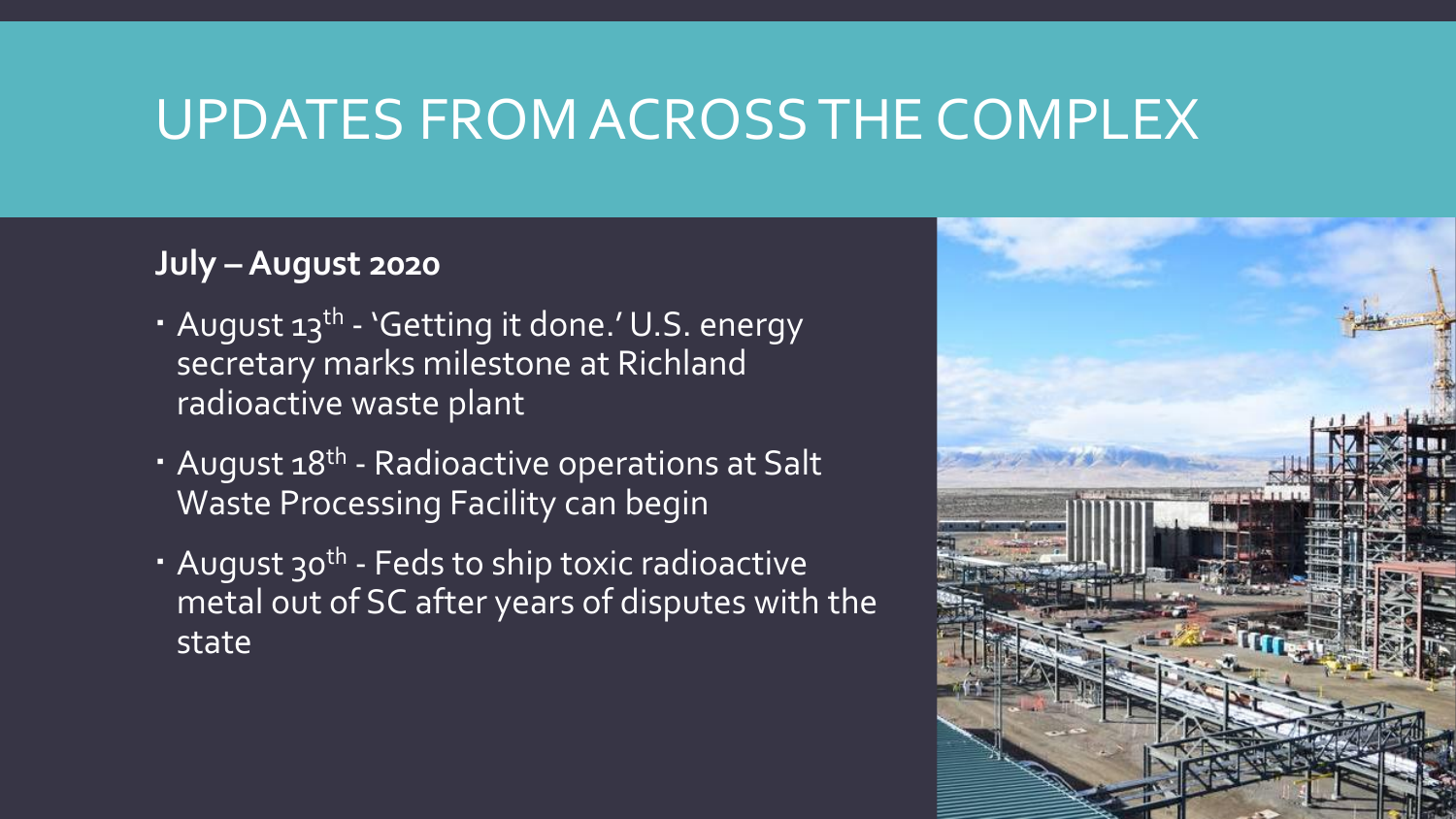### **September – October 2020**

- September 29<sup>th</sup> Radioactive wastewater coming to West Texas under DOE's new highlevel waste definition
- October 5<sup>th</sup> 'Outdated.' Hanford is unprepared for another radioactive tank waste leak, says federal audit
- October 13<sup>th</sup> Oak Ridge, Tennessee, site cleans up 75-year waste legacy

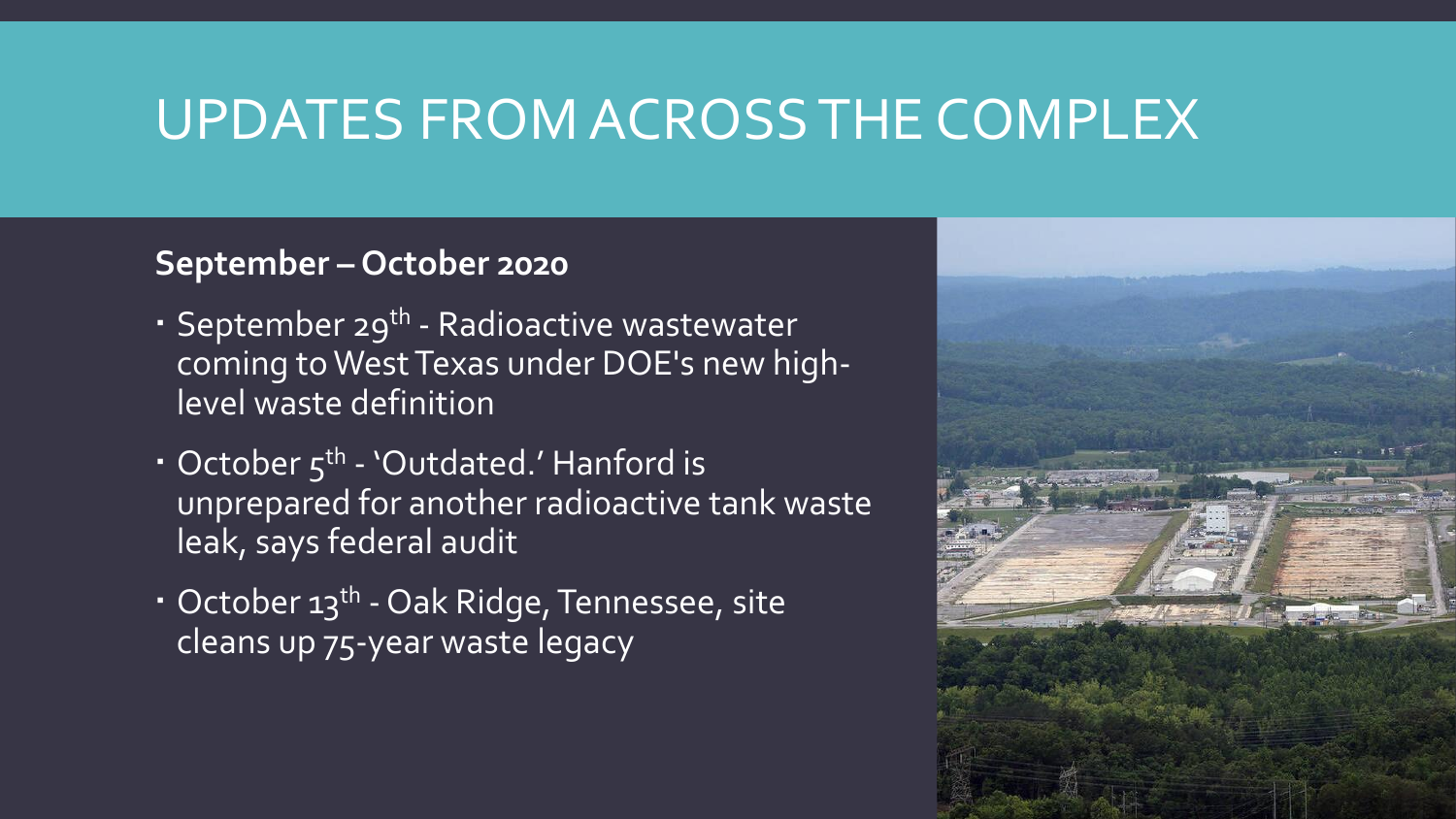### **November – December 2020**

- November 12<sup>th</sup> 86,000 gallons of radioactive waste handled at SWPF so far
- November 26<sup>th</sup> Crews start closure work at waste retrieval enclosure
- December 17<sup>th</sup> Nuclear weapons agency breached amid massive cyber onslaught

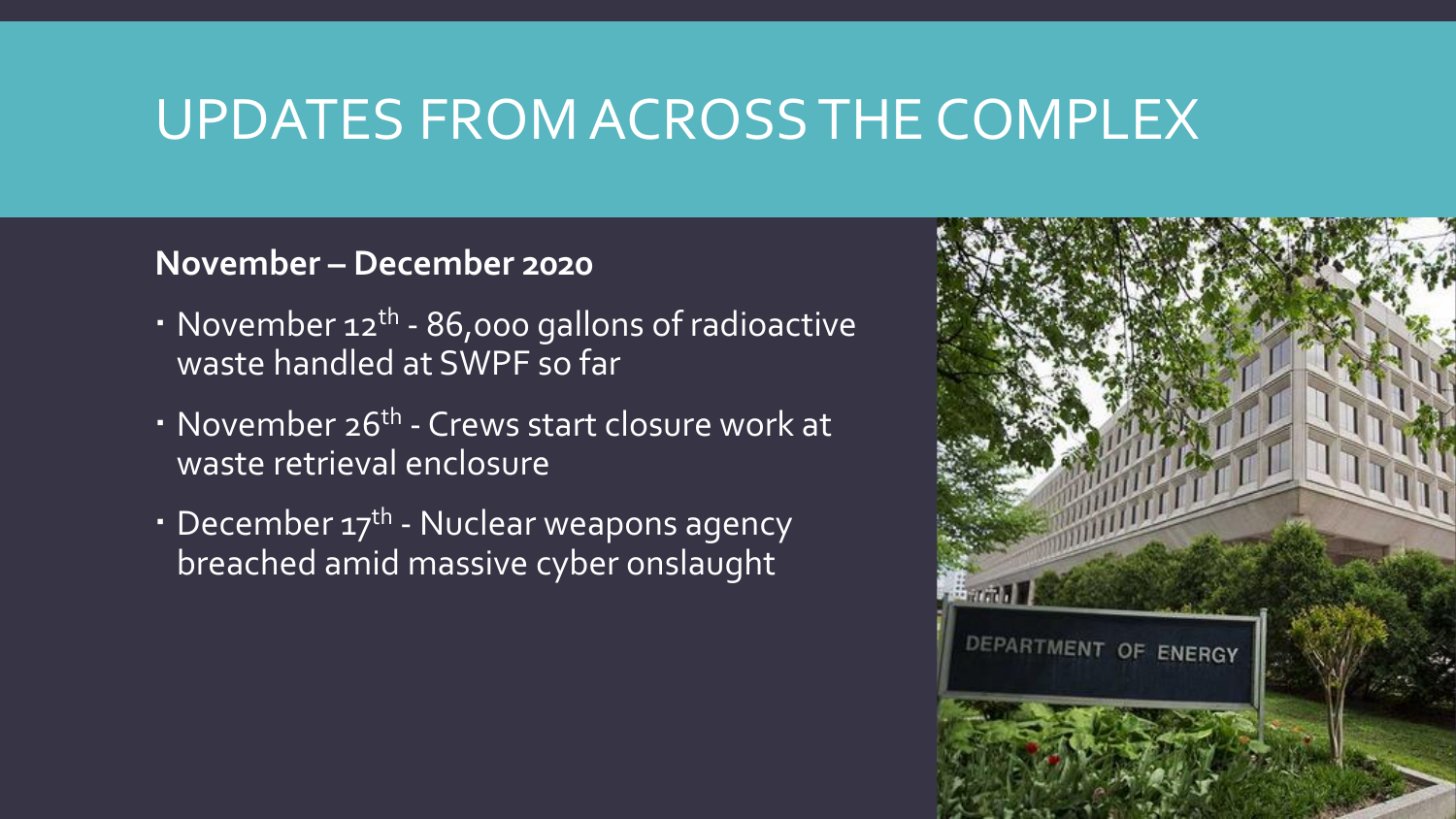## ADMINISTRATION TRANSITION

### **Nominee for Energy Secretary**

Former Michigan Gov. Jennifer Granholm

### **Potential Impacts to DOE Policy**

- Changes at DNFSB
	- · NNSA DOE balance
- Re-examination of NNSA plutonium pit production plans
- Interim storage plans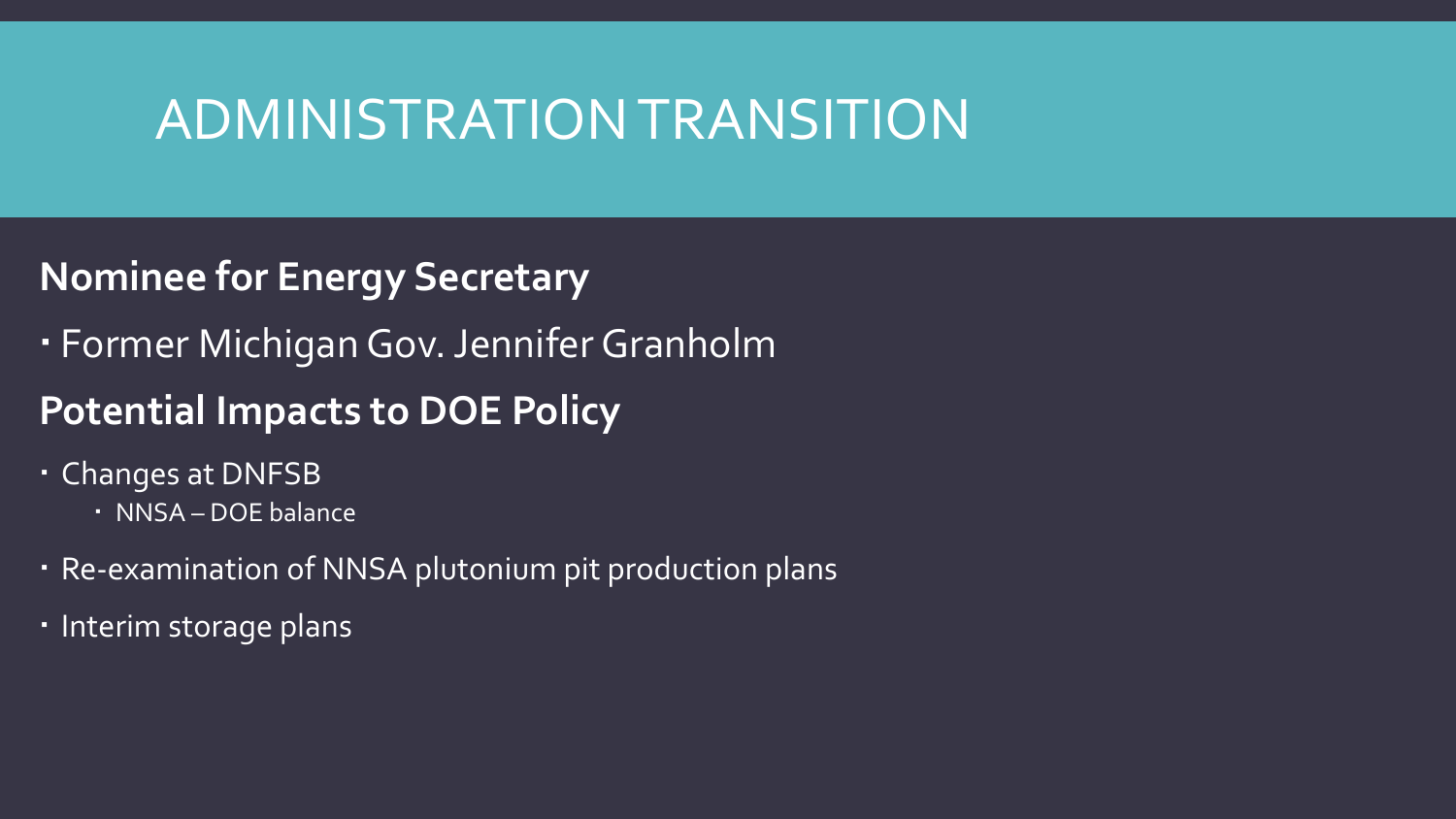## RECENT GAO REPORTS



**Better Planning** Needed to Avoid **Potential Disruptions** at Waste Isolation **Pilot Plant** 

**Better Planning Needed to Avoid Potential Disruptions at Waste Isolation Pilot Plant** November 2020

<https://www.gao.gov/products/GAO-21-48>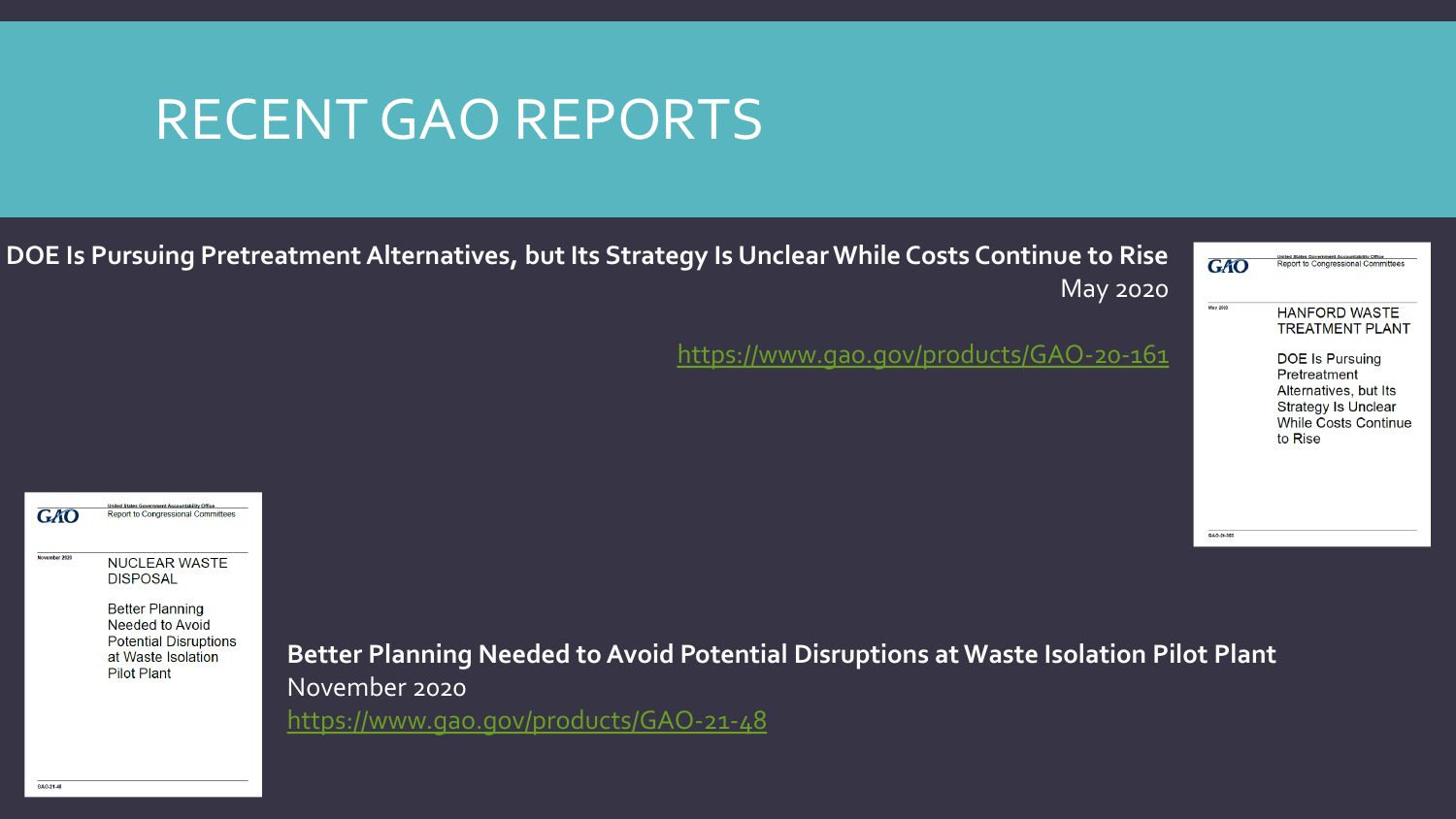# FY21 BUDGET HIGHLIGHTS

| Category                          | <b>FY20 Enacted</b> | <b>FY21 Enacted</b> |
|-----------------------------------|---------------------|---------------------|
| Defense Environmental Cleanup     | \$6255.0            | \$6426.0            |
| Non-Defense Environmental Cleanup | \$319.2             | \$319.2             |
| Uranium Enrichment D&D Fund       | \$881.0             | \$841.0             |
| Total                             | \$7455.2            | \$7586.2            |



[https://public.tableau.com/profile/andy.chinn#!/vizhome/DOE](https://public.tableau.com/profile/andy.chinn#!/vizhome/DOEFY2018/Overview) FY2018/Overview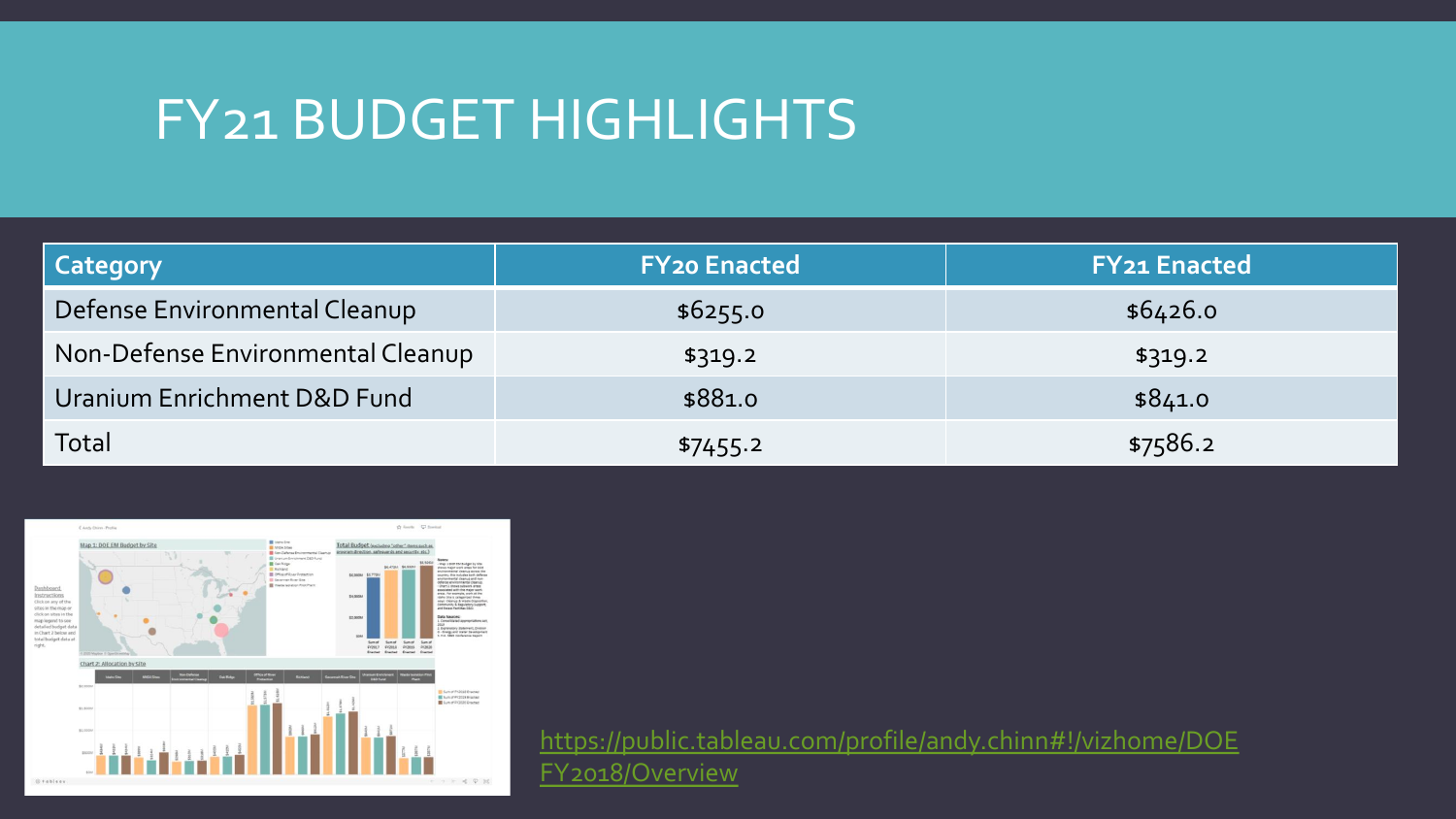## **S.4049 - NATIONAL DEFENSE AUTHORIZATION ACT FOR FISCAL YEAR 2021**

#### **1. SEC. 4410. Public statement of environmental liabilities.**

**"Each year, at the same time that the Department of Energy submits its annual financial report under section 3516 of title 31, United States Code, the Secretary of Energy shall make available to the public a statement of environmental liabilities, as calculated for the most recent audited financial statement of the Department under section 3515 of that title, for each defense nuclear facility at which defense environmental cleanup activities are occurring.".**

#### **2. SEC. 3142. Inclusion of missed milestones in future-years defense environmental cleanup plan.**

**Section 4402A(b)(3) of the Atomic Energy Defense Act (50 U.S.C. 2582A(b)(3)) is amended by adding at the end the following:**

**"(D) For any milestone that has been missed, renegotiated, or postponed, a statement of the current milestone, the original milestone, and any interim milestones.".**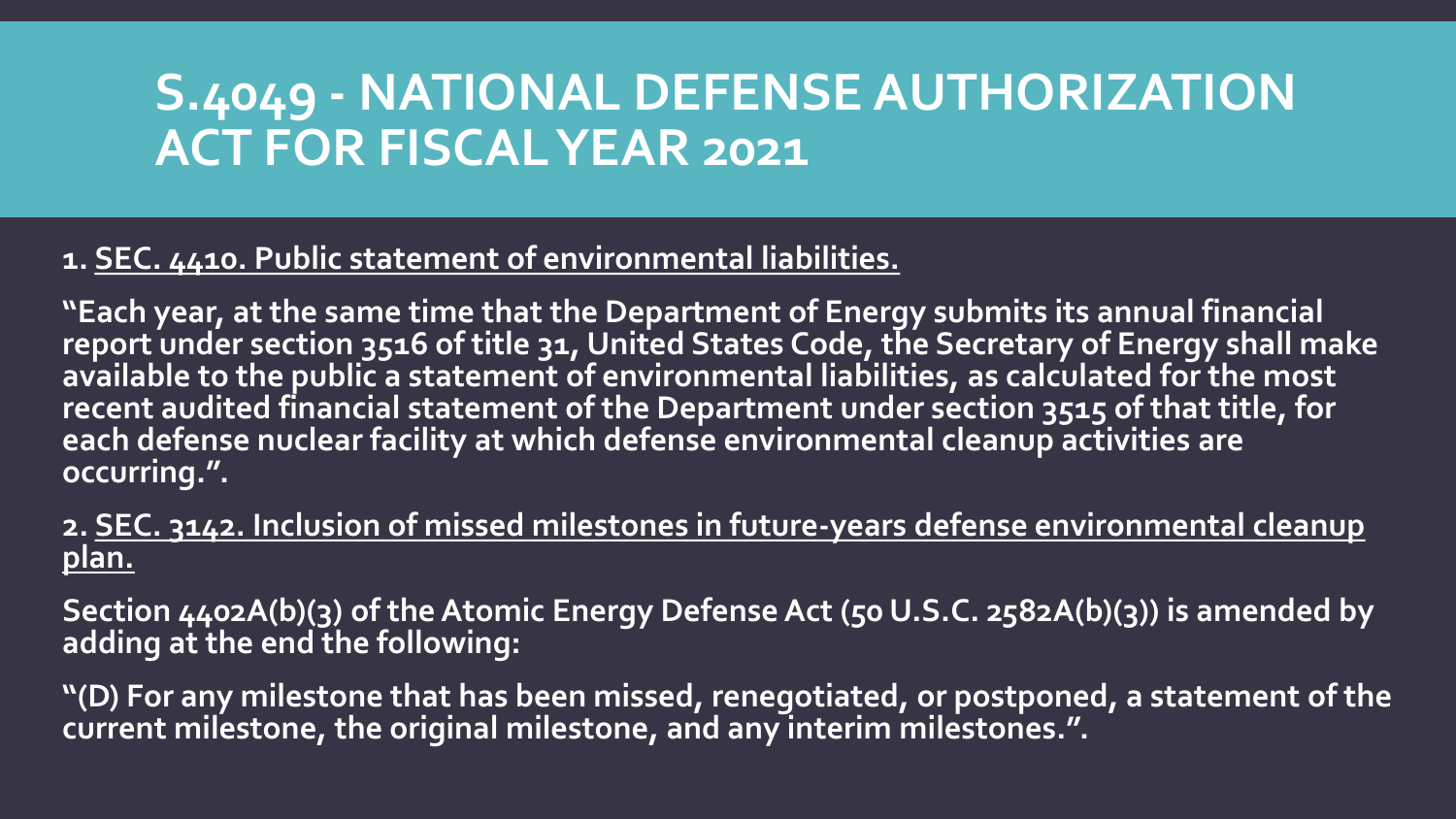# FY2021 ENERGY AND WATER DEVELOPMENT ACT: HIGHLIGHTS

- SNF: \$20 M Interim Storage for Spent Nuclear Fuel
- Hanford: "The Department is reminded that meeting the Consent Decree milestone for operations of Direct Feed Low Activity Waste must remain the Department's top focus within the Office of River Protection." (113)
- Oak Ridge: "The agreement provides \$5,900,000 for Community and Regulatory Support but notes the Department has not provided the work plan from the State of Tennessee. Continued funding is contingent upon measurable progress in review and disposition of regulatory documents necessary for cleanup at the site." (113)
- Oak Ridge: "Concerns persist regarding the delays in issuing the Record of Decision for the new landfill and notes the Department has not provided the results of the evaluation of the cost of onsite disposal compared to the offsite disposal, and the economic impact to the local community. The Department is directed to brief the Committees on Appropriations of both Houses of Congress on this topic not later than 30 days after the enactment of this Act." (114)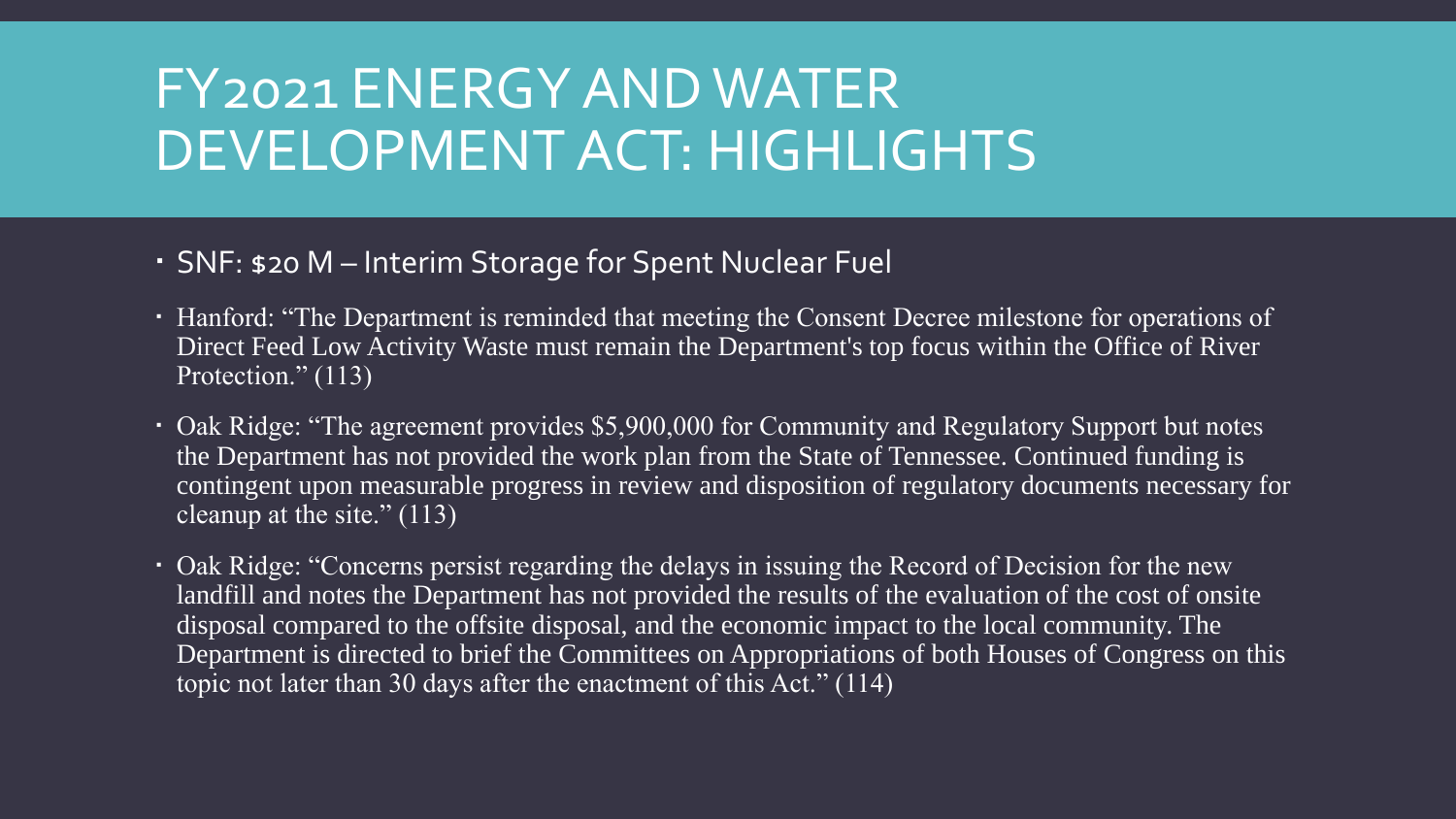# FY2021 ENERGY AND WATER DEVELOPMENT ACT: HIGHLIGHTS

- WIPP: "The agreement does not include funding for infrastructure improvements as outlined in the House report but directs the Department provide a report to the Committees on Appropriations of both Houses of Congress not later than 90 days after the enactment of this Act on WIPP-related road usage and future funding needs for this activity." (114)
- DNSFB: "…concerns persist with the Department's continued desire to reshape, often without merit, the Department's interactions with the Defense Nuclear Facilities Safety Board. Additionally, concerns persist regarding the Department's Order 140.1, and the Department is directed to brief the Committees on Appropriations of both Houses of Congress not later than 30 days after the enactment of this Act on the revised Order. Further, the Department is directed to work with the Board to establish a bilateral Memorandum of Understanding between the two agencies to assure operational interface issues between the two agencies are fully resolved." (115)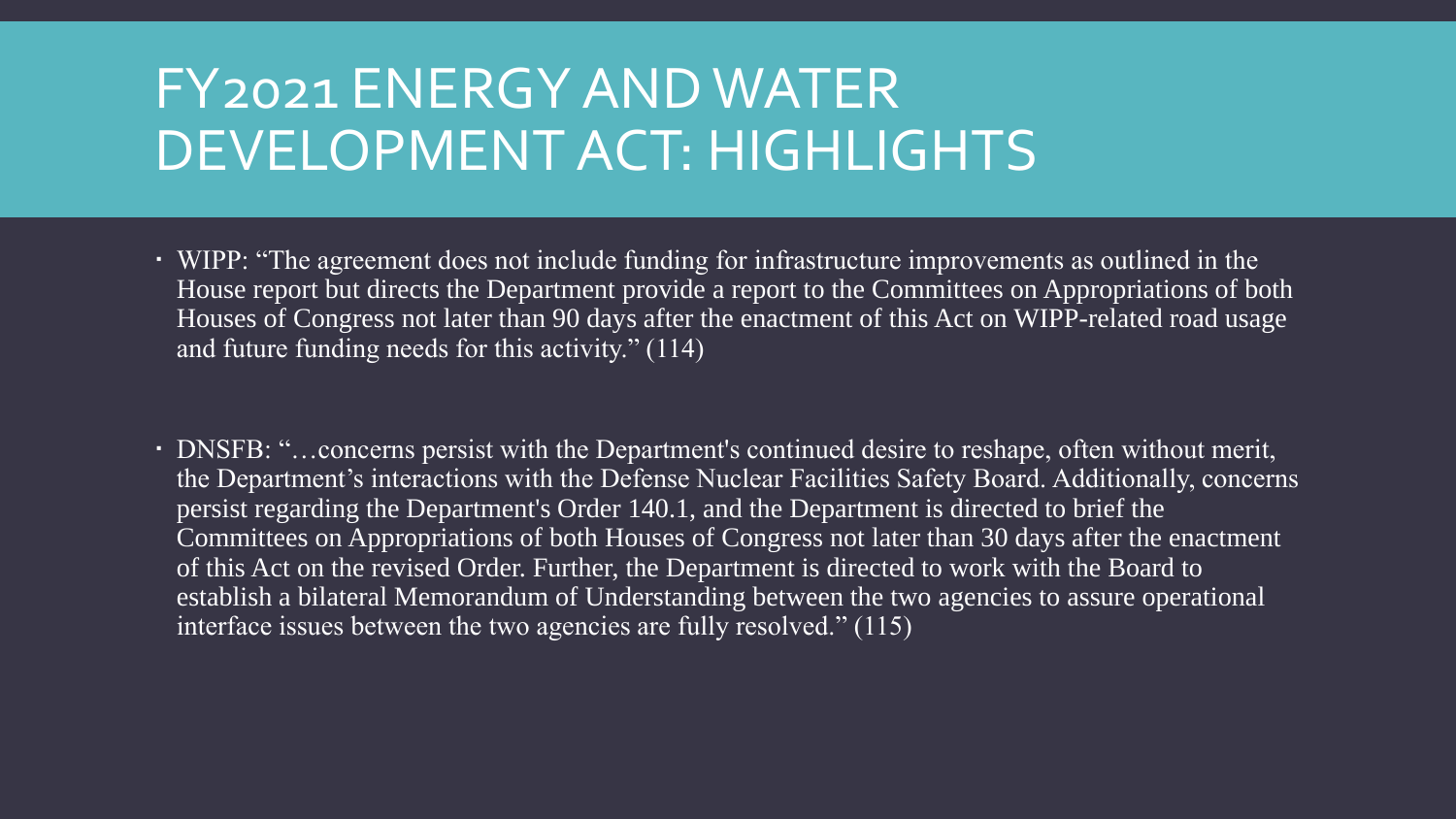# REPORT TO CONGRESS ON HLW DEFINITION REINTERPRETATION

| <b>Site</b> | <b>Potential Cost Savings</b> |  |
|-------------|-------------------------------|--|
| <b>SRS</b>  | $$3b - $4b$                   |  |
| INL         | $$11b - $14b$                 |  |
| Hanford     | $$73b - $210b$                |  |

 *Other potential opportunities that may warrant further evaluation include WVDP vitrified canisters, cesium and strontium capsules at Hanford, SRS failed melters, INL electrometallurgical treatment waste, and ion-exchange columns/cartridges used in waste treatment (e.g., cesium removal). (27)*



**Evaluation of Potential Opportunities to Classify Certain Defense Nuclear Waste** from Reprocessing as **Other than High-Level Radioactive Waste** 

**Report to Congress** December 2020

> **United States Department of Energy** Washington, DC 20585